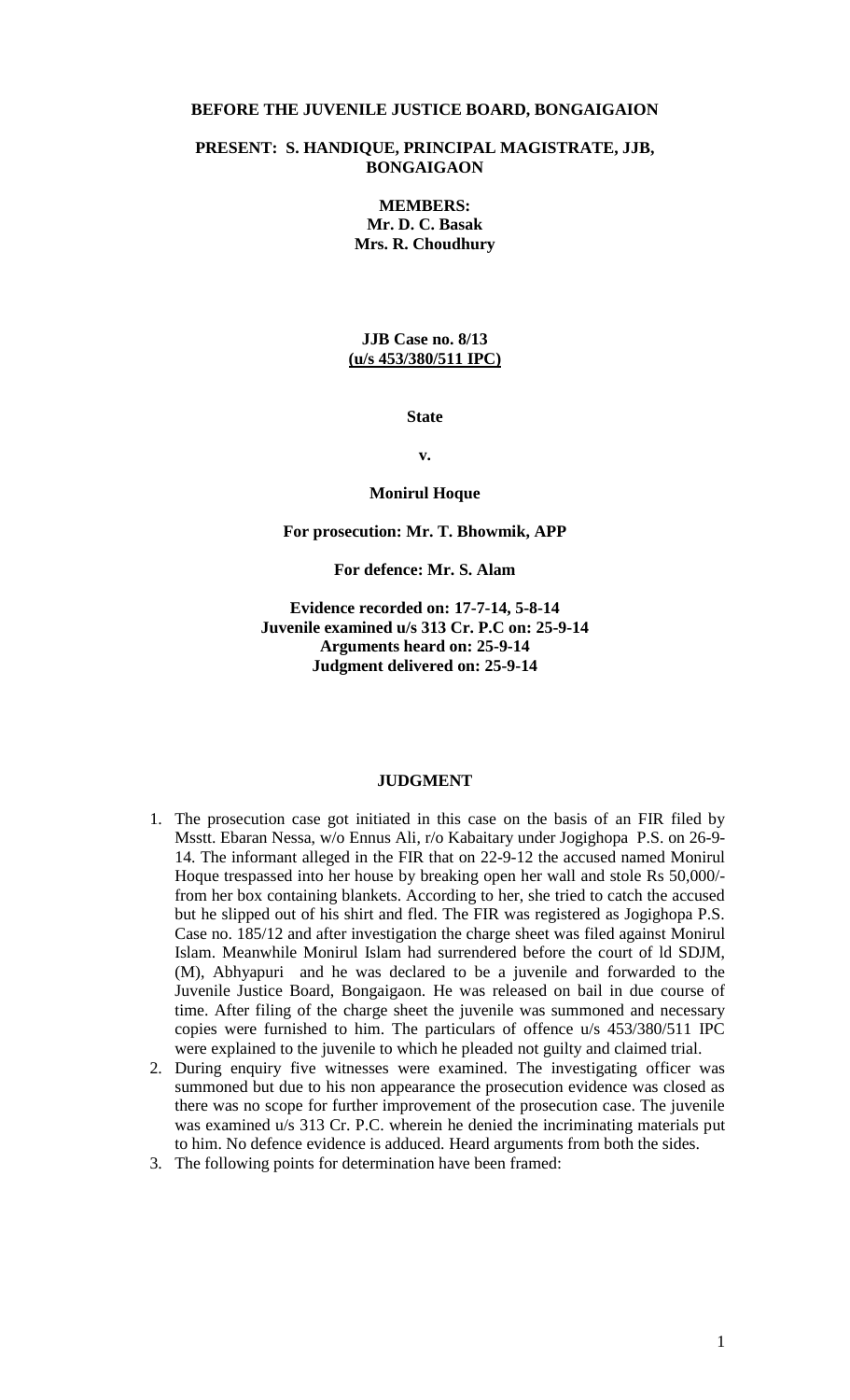# **POINTS FOR DETERMINATION:**

- *1. Whether the juvenile committed lurking house trespass on 22-9-12 at night in the house of the complainant and thereby committed an offence punishable u/s 453 IPC?*
- *2. Whether the juvenile attempted to steal Rs 50,000/- from the box of the complainant in her house on 22-9-12 at night and thereby committed an offence punishable u/s 380/511 IPC?*

#### **DISCUSSIONS, DECISIONS AND REASONS THEREOF**

# **DECISION ON POINT NO. 1 & 2**

- 4. Both the points are taken up together for convenience of discussion. The allegation against the juvenile is that he entered into the house of the complainant at night and he took out Rs 50,000/- from a box and when the complainant caught him, he slipped out of his shirt and fled. Let us examine the evidence in this respect.
- 5. *PW1 Ebaran Nessa* is the complainant. She deposed during evidence –in-chief that she got up at about 2 A.M. hearing the cries of her daughter. She then went to the room of her daughter and switched on the bulb. Then her daughter told her that the juvenile has taken out Rs 50,000/- from inside the blanket. According to this witness she then caught the juvenile but he slipped out of his shirt and fled. She also alleged that the juvenile fled after breaking the tarza wall of her house. She exhibited the FIR filed by her as Ext. 1. During cross examination she deposed that the police did not seize any article. She testified that she mentioned in the FIR that the juvenile broke open her wall and trespassed into her house. It transpires that the PW1 testified during trial that the juvenile broke open the wall and fled. So it is not clear as to how he entered or when did the wall got broken. The police did not seize any materials including the broken tarza wall or the shirt which the juvenile left in the house of the complainant. The FIR was lodged after three days but no explanation is given for the delay either in the FIR or during trial.
- 6. *PW2 Taslima Akhtar* deposed in her examination-in-chief that while she was sleeping and she got up at 2 A.M and saw the juvenile near the box containing blankets. She stated that her mother came in on hearing her cries and caught the juvenile. According to her, the juvenile fled after breaking the wall and also took away Rs 50,000/- from inside the blanket. During cross examination, she stated that she was sleeping with her two sisters at that night. She testified that the juvenile had proposed to her but she refused him and he was persistently proposing her again and again. Unlike her mother she stated that she switched on the bulb. She denied that they filed this case as the juvenile was pestering her with his love proposal.
- 7. *PW3 Matleb Ali* is known to both the parties. He denied having any knowledge about the incident. *PW4 Naushad Ali Khan* is a neighbour and he deposed that he heard about the alleged theft but he does not know who stole and what. *PW5 Billalur Mandal* deposed that he heard about the alleged theft but he does not know whether any theft was committed in the complainant's house or not.
- 8. The juvenile stated during his examination u/s 313 Cr. P.C that he and Taslima (PW2) were in love with each other and her family refused his marriage proposal and thereafter lodged this false case.
- 9. After perusal of the record it transpires that there are only two direct witnesses, viz., PW1 and PW2. As it appears all the family members of the complainant were present at the time of occurrence. But only the complainant and her one of the daughters have been made witnesses in this case. Further there are contradictions between the testimony of PW1 and PW2. PW1 stated that the juvenile slipped out of his shirt and fled. But PW2 has not stated as such. She stated that no shirt was left behind. If the juvenile had left behind his shirt then the